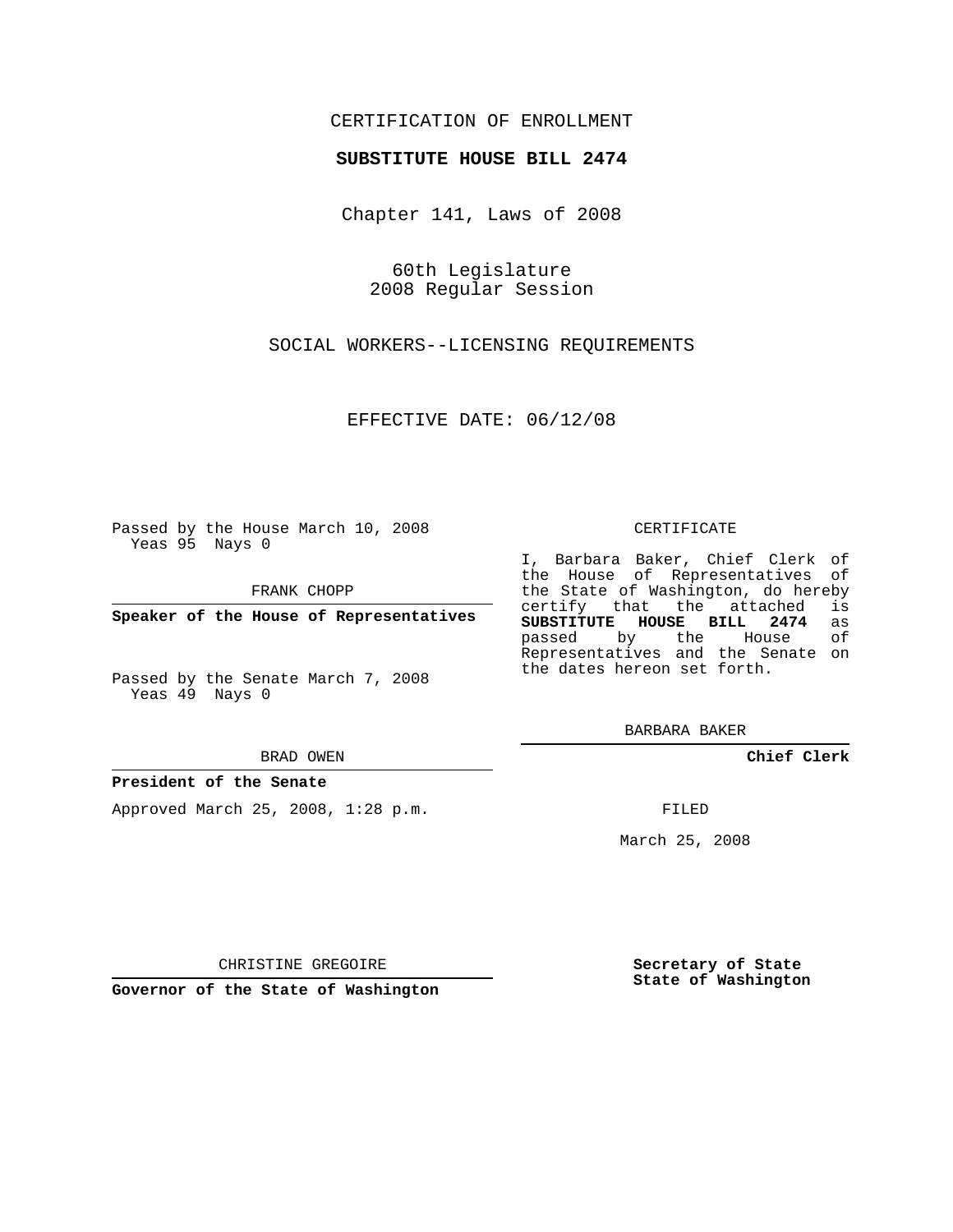# **SUBSTITUTE HOUSE BILL 2474** \_\_\_\_\_\_\_\_\_\_\_\_\_\_\_\_\_\_\_\_\_\_\_\_\_\_\_\_\_\_\_\_\_\_\_\_\_\_\_\_\_\_\_\_\_

\_\_\_\_\_\_\_\_\_\_\_\_\_\_\_\_\_\_\_\_\_\_\_\_\_\_\_\_\_\_\_\_\_\_\_\_\_\_\_\_\_\_\_\_\_

## AS AMENDED BY THE SENATE

Passed Legislature - 2008 Regular Session

**State of Washington 60th Legislature 2008 Regular Session By** House Health Care & Wellness (originally sponsored by Representatives Cody, Wood, Morrell, Barlow, and Green)

READ FIRST TIME 01/22/08.

 AN ACT Relating to supervised experience requirements for social worker licenses; amending RCW 18.225.090; and creating a new section.

BE IT ENACTED BY THE LEGISLATURE OF THE STATE OF WASHINGTON:

 **Sec. 1.** RCW 18.225.090 and 2006 c 69 s 1 are each amended to read as follows:

 (1) The secretary shall issue a license to any applicant who demonstrates to the satisfaction of the secretary that the applicant meets the following education and experience requirements for the applicant's practice area.

(a) Licensed social work classifications:

(i) Licensed advanced social worker:

 (A) Graduation from a master's or doctorate social work educational program accredited by the council on social work education and approved 14 by the secretary based upon nationally recognized standards;

(B) Successful completion of an approved examination;

 (C) Successful completion of a supervised experience requirement. The supervised experience requirement consists of a minimum of three thousand two hundred hours with supervision by an approved supervisor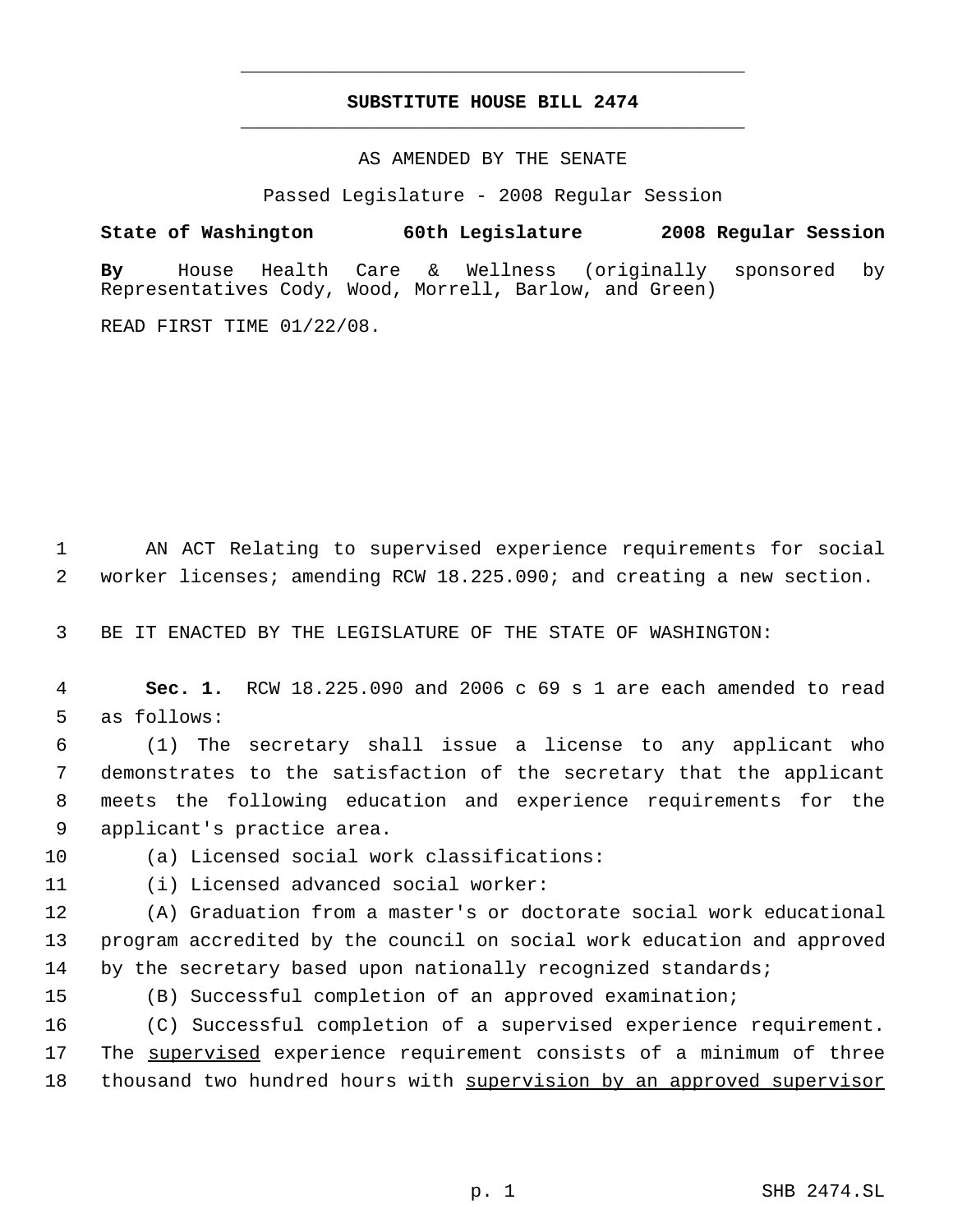who has been licensed for at least two years. Of those supervised hours:

3 (I) At least ninety hours ((of supervision)) must include direct 4 supervision as specified in this subsection by a licensed independent 5 clinical social worker  $((\theta \cdot r))_t$  a licensed advanced social worker  $((\text{wh}_0, \theta)$  has been licensed or certified for at least two years)), or an equally 7 qualified licensed mental health professional. Of those hours( $(\tau)$ ) of directly supervised experience:

9 (1) At least fifty hours must include ((direct)) supervision by a licensed advanced social worker or licensed independent clinical social 11 worker; the other forty hours may be ((with)) supervised by an equally 12 qualified licensed mental health practitioner( $(-)$ ); and

13 (2) At least forty hours must be in one-to-one supervision and 14 fifty hours may be in one-to-one supervision or group supervision( $(-)$ ): (II) Distance supervision is limited to forty supervision 16 hours  $((-))$  *i* and

17 (III) Eight hundred hours must be in direct client contact; and

 (D) Successful completion of continuing education requirements of thirty-six hours, with six in professional ethics.

(ii) Licensed independent clinical social worker:

 (A) Graduation from a master's or doctorate level social work educational program accredited by the council on social work education and approved by the secretary based upon nationally recognized standards;

(B) Successful completion of an approved examination;

 (C) Successful completion of a supervised experience requirement. 27 The supervised experience requirement consists of a minimum of four 28 thousand hours of experience, ((of which)) over a three-year period, with supervision by an approved supervisor who has been licensed for at least two years and, as specified in this subsection, may be either a licensed independent clinical social worker who has had at least one year of experience in supervising the clinical social work of others or an equally qualified licensed mental health practitioner. Of those supervised hours:

35 (I) At least one thousand hours must be direct client contact( $(\tau$  over a three-year period supervised by a licensed independent clinical social worker who has been licensed or certified for at least five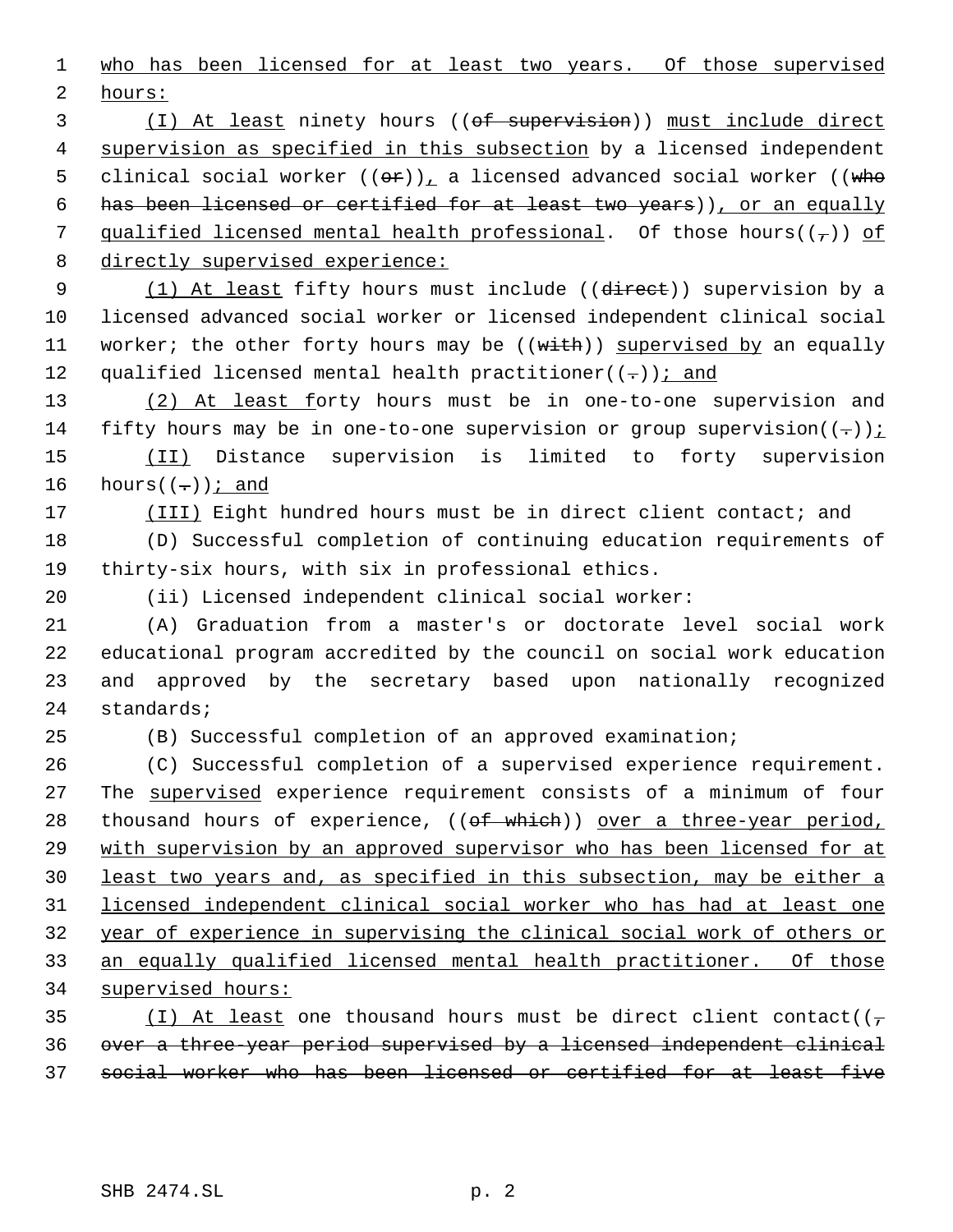years and who has had at least one year of experience in supervising

2 the clinical social work practice of others, with supervision of));

(II) Hours of direct supervision must include:

4 (1) At least one hundred thirty hours by a licensed mental health 5 practitioner( $(-$  Of the total supervision,));

6  $(2)$  At least seventy hours ((must be)) of supervision with ((an)) a licensed independent clinical social worker meeting the 8 qualifications under this subsection  $(1)(a)(ii)(C)$ ; the other sixty 9 hours may be ((with)) supervised by an equally qualified licensed 10 mental health practitioner( $(-)$ ); and

 (3) At least sixty hours must be in one-to-one supervision and seventy hours may be in one-to-one supervision or group 13 supervision( $(-)$ ); and

 (III) Distance supervision is limited to sixty supervision hours; and

 (D) Successful completion of continuing education requirements of thirty-six hours, with six in professional ethics.

(b) Licensed mental health counselor:

 (i) Graduation from a master's or doctoral level educational program in mental health counseling or a related discipline from a college or university approved by the secretary based upon nationally 22 recognized standards;

(ii) Successful completion of an approved examination;

 (iii) Successful completion of a supervised experience requirement. The experience requirement consists of a minimum of thirty-six months full-time counseling or three thousand hours of postgraduate mental health counseling under the supervision of a qualified licensed mental health counselor or equally qualified licensed mental health practitioner, in an approved setting. The three thousand hours of required experience includes a minimum of one hundred hours spent in immediate supervision with the qualified licensed mental health counselor, and includes a minimum of one thousand two hundred hours of direct counseling with individuals, couples, families, or groups; and

 (iv) Successful completion of continuing education requirements of thirty-six hours, with six in professional ethics.

(c) Licensed marriage and family therapist:

 (i) Graduation from a master's degree or doctoral degree educational program in marriage and family therapy or graduation from